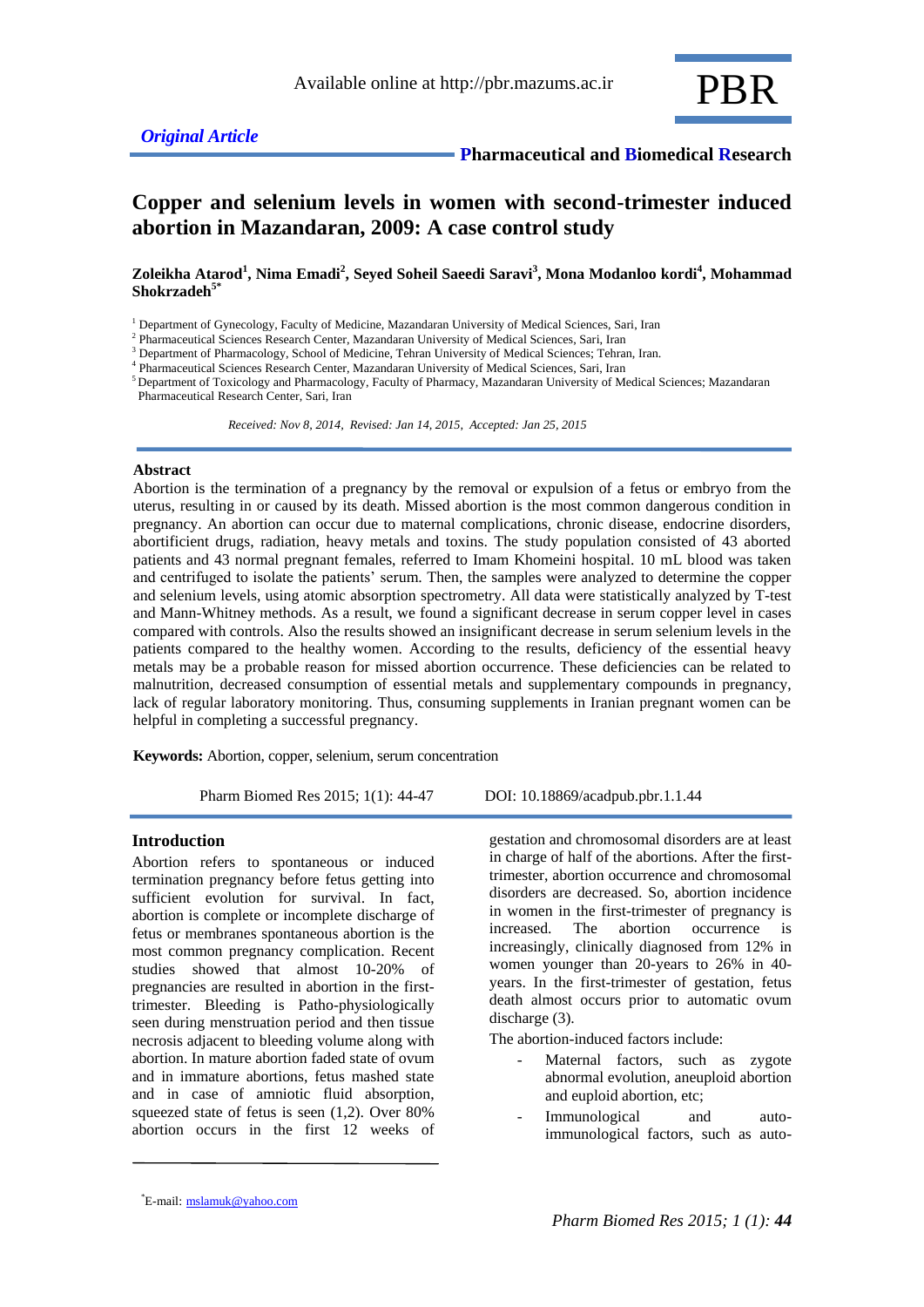| <i>s immune</i>     | factors, | inherited |
|---------------------|----------|-----------|
| thrombophilia, etc; |          |           |

Physical trauma and laparotomy (4).

Maternal factors in abortion can be classified as infections, disabling chronic diseases like tuberculosis or carcinomas, endocrine disorders such as hyperthyroidism, mellitus diabetes and progesterone deficiency, inappropriate diet, drugs, radiation, environmental toxins and chemicals including arsenic, lead, formaldehyde and benzene (5). It is obvious that uterus defects are the significant abortificient factors including uterus acquired defects and insufficiency. Thus, abortion incidence can be partially prevented by treatment of these defects (6). Some studies introduce a meaningful correlation between some essential micronutrients like selenium selenium, zinc and copper and reproductive risk (7). In some studies selenium presents as a part of a reproductive enzyme and there is an increase in its demand during pregnancy due to fetus uptake (8). Also copper is presented as an effective micronutrient during pregnancy (9). It presents in some tissues such as liver, kidney, spleen, heart, etc. It is also essential for some enzymes (10). Nutritional deficiencies are common during pregnancy. In developing countries it has been reported some deficits of minerals and vitamins in their diet (11).

In this study we want to evaluate two important trace elements copper and selenium (Cu and Se) among normal pregnant women compare to aborted women in the greatest gynecology centre in Mazandaran.

## **Materials and methods**

This case-control study was performed at the Department of Obstetrics and Gynecology of Imam Khomeini educational hospital of Mazandaran University of Medical Sciences in 2009. The ethical research code was 87/88 that was approved in Mazandaran University of Medical Sciences. 43 pregnant women suffering from abortion at second-trimester were selected as cases. The control group  $(n = 43)$ consisted of women who were selected, based on the demographic information resulted from the questionnaire, among age-, gravidity-, and socio-economic status (SES)-matched women who had a normal triple-screen and targeted ultrasound during the second-trimester. Inclusion criteria: The subjects were between 20-40 years old were included; abortions must be occurred during  $12<sup>th</sup>$  to  $14<sup>th</sup>$  weeks of

gestation; the subjects must have no limitation in their daily diet; also they were not taking any medication, and had no known-vitamin deficiency and prior significant medical illnesses. All volunteers gave their written informed consent before being included in our study.

### *Blood sampling*

Overnight fasting venous blood specimens were drawn from the antecubital vein and collected into heparinized blood-collecting tubes according to standard hospital guidelines for venipuncture and sample collection. The serum separator tube specimens were allowed to clot and then were centrifuged for 2 min at 1500 rpm to separate the serum. Serum samples were stored at -20 °C until the analyses.

### *Measurement of serum Cu and Se levels*

Serum Cu levels were analyzed in graphite furnace atomic absorption spectroscopy (AAS; Perkin Elmer Analyst 800). Samples and calibration standards for Cu and Se<br>measurement were prepared in four measurement were prepared in four concentrations with 5% and 10% glycerol. Commercial standard Cu and Se calibrators were used as standards (1 mg/l) by serial dilutions and samples were evaluated according to a standard curve (12-17). Our used AAS LOD was 0.01  $\mu$ g/dl and its LOQ was 0.1  $\mu$ g/dl.

## *Statistical analysis*

The prism software ver.3 (USA) was used for the statistical analysis of the mean and standard deviation of the metals concentrations in aborted and healthy subjects. The data were analyzed based on statistical-comparative quantitative tests using one way-ANOVA, Mann-Whitney test and paired t-test for multiple comparisons. A p-value of  $< 0.05$  was considered to be statistically significant.

## **Results**

The patients' demographic properties such as age range, fetus abortion occurrence, the couple number being relative, unwanted gestation occurrence, the number of mothers with taking medicine during pregnancy record have been analyzed. Based on table 1 showing the highest level of embryo abortion occurring was seen in pregnant women in age rang below 25 years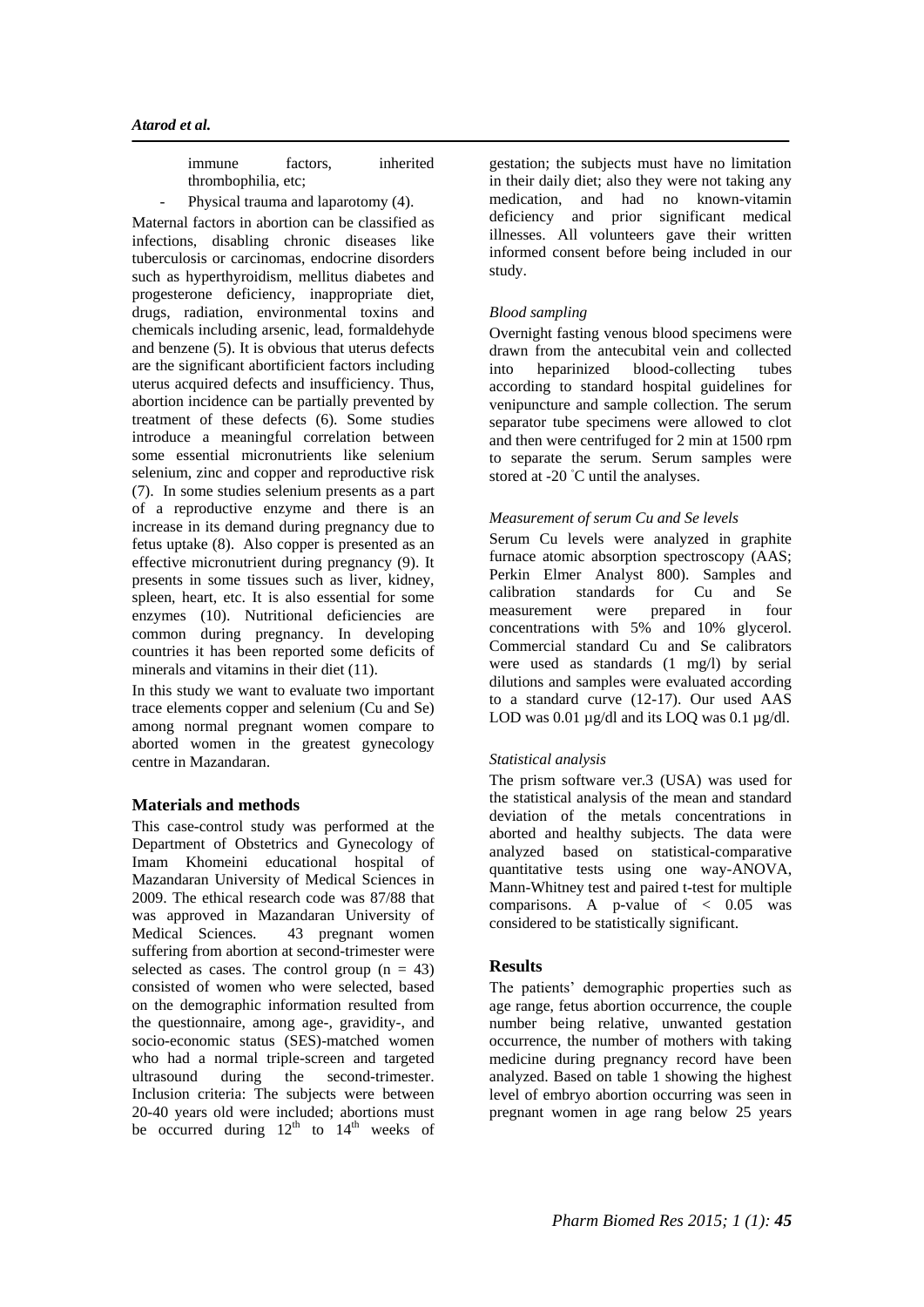(46/51%) and also the lowest level was related to women in 25-35 age range (23/25%).

**Table 1** The number of women with abortion in the study in certain age range

| Age        | $<$ 25 years | 25-35<br>vears | >35<br>vears |
|------------|--------------|----------------|--------------|
| Percentage | 45/51%       | 23/25%         | 30/24%       |
| (n)        | (20)         | (10)           | (13)         |

On the other hand, based on Table 2, out of 43 pregnant women who suffered abortion, 8 couples were relative and out of control group women, only 1 couple was relative.

**Table 2** Comparing two groups related to demographic information

| Group<br><b>Parameter</b>                           | <b>Suffering group</b><br>percentage<br>(cases/total) | Control<br>group<br>percentage<br>(cases/total) |
|-----------------------------------------------------|-------------------------------------------------------|-------------------------------------------------|
| Relative<br>background                              | 18.6% (8/43)                                          | 2.32% (1/43)                                    |
| <b>Unwanted</b><br>pregnancy                        | 32.55% (14/43)                                        | 11.62% (5/43)                                   |
| Family<br>abortion<br>background                    | 25.58% (11/43)                                        | 11.62% (5/43)                                   |
| Medical taking<br>background<br>during<br>pregnancy | 11.62% (5/43)                                         | 2.32% (1/43)                                    |

The analysis of, the results indicate that unwanted pregnancies and family abortion background and taking medicine during gestation in women suffering from embryo abortion have been meaningfully higher than those of the control group. In this experiment, serum samples of women with abortion and also control group women have been analyzed in terms of essential metals such as selenium (Se) and copper (Cu) and the relation between their serum concentration and unwanted abortion occurrence in pregnant women has been compared that the results were presented based on Table 3.

**Table 3** Selenium and copper-serum concentrations in serum of women suffering from fetus abortion and control group

| Group<br>Concentration | <b>Suffering from</b><br>abortion | <b>Control</b>   | P-value  |
|------------------------|-----------------------------------|------------------|----------|
| Selenium               | $0.779 \pm 0.16$                  | $0.973 + 0.112$  | P > 0.05 |
| Copper                 | $42.326 + 0.176$                  | $51.326 + 0.072$ | P < 0.05 |

The results showed that no significant correlation was seen between abortion occurrence and the selenium serum levels in any of the groups  $(p > 0.05)$ . The serum copper concentrations in women suffering from abortion showed significant differences with the control group ( $p < 0.05$ ). The average Cu and Se levels in non-pregnant subjects were  $51.326 \pm 0.072$  $\mu$ g/dl and 0.973  $\pm$  0.112  $\mu$ g/dl, whereas Cu and Se levels in aborted women were  $42.326 \pm 0.176$  µg/dl with 17.64% and  $0.779 \pm 0.16$  µg/dl with 20% less, respectively (Table 3).

### **Discussion**

Modification in trace element levels during pregnancy depend on many factors (15). Essential trace elements are especially important for children and pregnant women (16). The demand for both energy and nutrients is increased during pregnancy (18). Se and Cu are involved in many biological processes that are vital for life (15, 18). The results indicated that the highest incidence of secondtrimester induced abortion was occurred in pregnant women below 25 years old (45.51%). Also, the lowest abortion incidence was seen in 25-40 years age range (23.25%); but, following, the occurrence of abortion was increased in women above 35 years. On the other hand, genetic disorders in fetus followed may lead to some gestational disorders such as blighted ovum, defect in nestling, and missed abortion. Besides, family background of missed abortions can provide a robust genetic background for pregnant women facilitating abortion incidence due to unknown origin. For example, suffering from pre-eclampsia, pregnancy diabetes, still child born background, childbirth heavier than 4 kg. Another influential and highly significant factor increasing unwanted abortions incidence probability is taking medicine during pregnancy. Many pregnant women take medicine willfully due to lack of knowledge about their side effects, tratogenic and provoking effects of abortion; for instance, medicine such as methatrexate , colchicines and angetansin converting enzyme controlling drugs can lead to abortion. Even taking aspirin during pregnancy can create disorders in pregnancy. Because of medicine´s tratogenic effects during pregnancy, drugs have been divided into classes showing their complications levels. Thus taking drugs willfully especially when pregnant is absolutely forbidden and taking medicine should be done under doctor's supervision (12-15, 17,19). Analyzing serum selenium and copper concentrations in the serums of women with abortion and control group women indicate that both metals in the serum